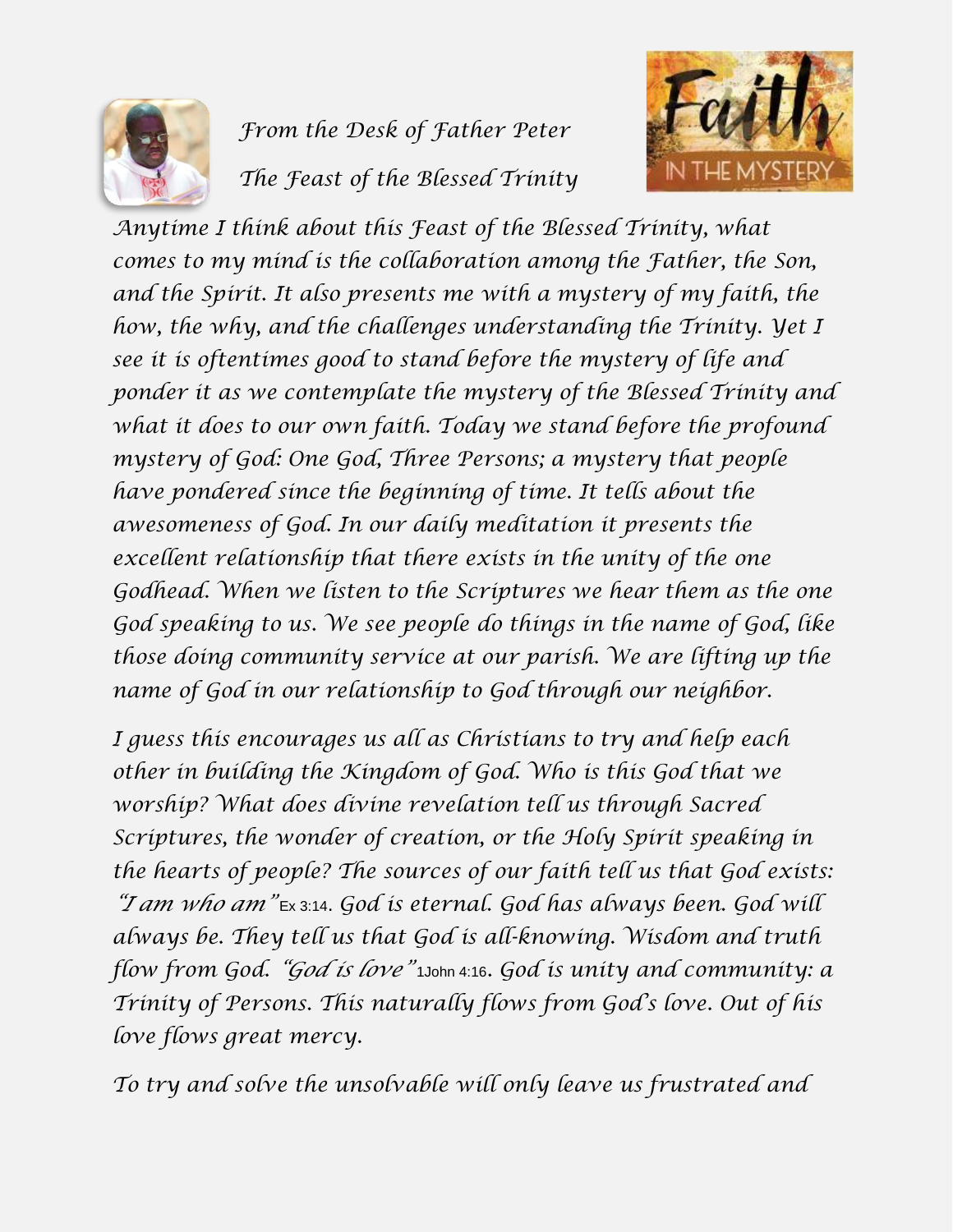*possibly unbelieving. The mystery of the Holy Trinity creates a dynamic relationship between God and us. It encourages us to work together to foster the unity of our faith in caring for one another. It enables us to ponder the mystery of God so as to stand in awe before God, worship God, and know God better. It enables us to ponder the mystery of God so as to know who God wants us to be, who God has made us to be. From Sacred Scripture we know that God permits our pain, suffering, and any form of human grief. In our prayers for the sick, just as in our prayers for ourselves, we must trust the will of the Triune God and trust, too, in the manner in which the Blessed Trinity may answer our prayers. Only then will we fully understand the power and possibility of prayer to God.*

*Both within our church and our community, we are called to be evangelizers who through our word and actions, give witness to our gracious God whose love "has been poured into our hearts through the Holy Spirit that has been given to us." We are called to share with others what we have personally come to know. Today we celebrate the Most Holy Trinity. One way to do that is to celebrate the life of that Trinity in each believer and to respond with confidence to the call to proclaim God to all the world. We pray at this Eucharistic celebration that the Holy Spirit will teach each of us how to do that so that our beloved St. John's here in Greece will better mirror what we profess. In the words of St. Paul to the Romans 5:3-5, "not only that, but we boast of our afflictions, knowing that afflictions produce endurance, and enduranceproven character, proven character-hope, and hope doesn't disappoint, because the love of God has been poured out into our hearts through the Holy Spirit that has been given to us." No matter how you feel, no matter what you are experiencing, you*